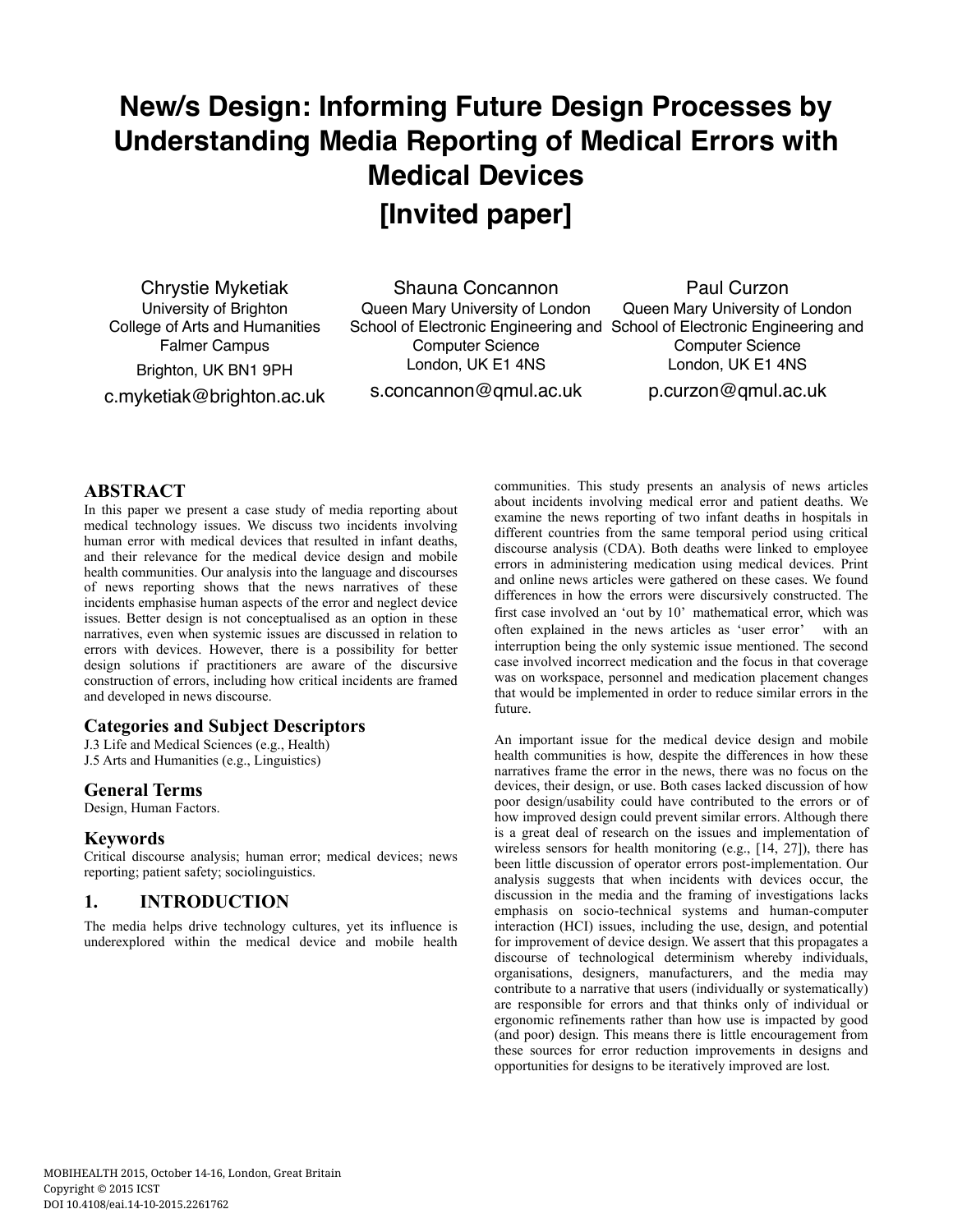#### **2. LITERATURE REVIEW**

The field of health communication is broad, with a long history of examining the dynamics of clinical conversations (e.g., [25]). More recently, there have been studies examining mediated interaction, such as emergency hotline calls (e.g., [10, 20]) and health-oriented online communities (e.g., [9, 19]). A complement to this research has been a focus on media representations of specific health topics (e.g., [4, 17, 18]). However, there has been little research on the intersection of media, health, and design.

We tie this body of work to that which focuses on design solutions in healthcare technology. In particular, patient safety is a serious technology concern (e.g., [11, 13, 23]). Issues surrounding technology and patient safety cover a wide terrain, including bridging strengths from many disciplines (e.g., computer science, engineering, mathematics, sociology, psychology, linguistics, etc.) to improve devices, clinical practices, and incident reporting.

The language of reporting cultures provides understanding of individual incidents. It also matters to healthcare technologists because it examines:

- the sociocultural environment of medical errors (e.g., real-life use as well as in the larger society where incidents are reported and stories are discussed)
- the linguistic and discursive construction of errors (e.g., whose story is told, where/how are users positioned)
- how the future of medical device design including mobile healthcare can be impacted by 'human error' incidents

# **3. METHODOLOGY**

## **3.1. Methods**

This study uses CDA, a qualitative methodology often used in sociolinguistics. We adopt corpus techniques as described by [1] to enable this. In addition to CDA, we provide supplementary quantitative data, as others using corpora approaches to discourse analysis in the area of health and illness have done [17, 18]. We concentrate on how these incidents are linguistically framed (cf. [21]); examining specific aspects of news discourse, including headlines [2, 7] and noun phrases [6].

The cases examined here were selected because they were critical incidents involving patient safety (infant deaths) and interactive medical devices (infusion pumps) in 2009 with sufficient English language news coverage for analysis. These two incidents are also comparative in that they took place in urban hospitals in Western countries (Canada and the United Kingdom) with publicly-funded health care.

- The first case (n=80 articles) involved a four-month old male infant in the UK who died two days after two nurses infused him with 10 times the prescribed amount of sodium chloride.
- The second case  $(n=14 \text{ articles})$  involved a six-week old male infant in Canada who died two weeks after pharmacists mixed Humulin R (insulin) rather than Heparin in his IV food (he was one of four premature babies who received the incorrect medication).

News articles were gathered through a combination of LexisNexis, which indexes news articles, and online searches in two countries (Canada and UK) in 2012 and 2013 to maximise the

sample size; duplicates, such as wire articles running in multiple newspapers, are counted once.

The cases are referred to as Cases 1 and 2. We made a conscious choice not to use the names of the infants or staff who were involved in the incidents. While these names are part of the public record, we position this research as both sensitive and vulnerable [15] and wish to minimise further harm to those involved and their families. In addition to the infant deaths, nurses were blamed in one of the incidents; we do not want to contribute to a culture of 'naming, blaming, and shaming' [12] that some in the medical profession critique [24]. We maintain that this ethical decision does not impede our work.

#### **3.2. Data**

There was an inquest following the infant's death in Case 1, which involved a mathematical error whereby the patient received 10 times more medication than prescribed. Number entry research has shown that 'out by 10' are a standard class of errors that even skilled users may make [22]. This case received significantly more coverage than Case 2. The staff members involved in Case 1 were named in the coverage and the nurses were framed as culpable prior to the verdict. News reporting about Case 1 covered three distinct temporal periods (2009, 2010, 2012).

In contrast with Case 1, no individuals were publicly blamed in Case 2, in which one of four infants who were infused with the incorrect medication on a neonatal ward died. The error originated in the hospital pharmacy when the incorrect drug was mixed into the patients' IV food. While the hospital acknowledged the error, a spokesperson said it was a 'mistake' and focused on contributing factors as well as procedural and spatial changes that would be implemented in the future.

# **4. RESULTS AND DISCUSSION**

We focus our results and discussion on one central theme relating to the data of each incident and how its narrative is constructed. Following this we discuss the trend across the two incidents and their narrative arcs to neglect device-related components of the errors.

## **4.1. Reading News Headlines**

Headlines draw readers' attention to news stories, and are critical to news discourse [2, 6, 7]. In examining the headlines associated with the cases where nurses were blamed for infant deaths (Case 1), the language used reduces the nurses to the incident and frames them in negative terms. More interesting is the variation in the headlines and how the language of headlines position nurses as incompetent through the deployment of lexical items.

| Table 1. Case 1 Headline terminology analysis |  |  |  |  |  |
|-----------------------------------------------|--|--|--|--|--|
|-----------------------------------------------|--|--|--|--|--|

| Terms in<br><b>Headlines</b>                 | 2009<br>$(n=8)$ | 2010<br>$(n=24)$ | 2012<br>$(n=48)$ |
|----------------------------------------------|-----------------|------------------|------------------|
| Nurse/s or name                              |                 | 13               | 46               |
| Adjective applied<br>to nurse                |                 |                  |                  |
| Incident applied<br>as adjective to<br>nurse |                 |                  |                  |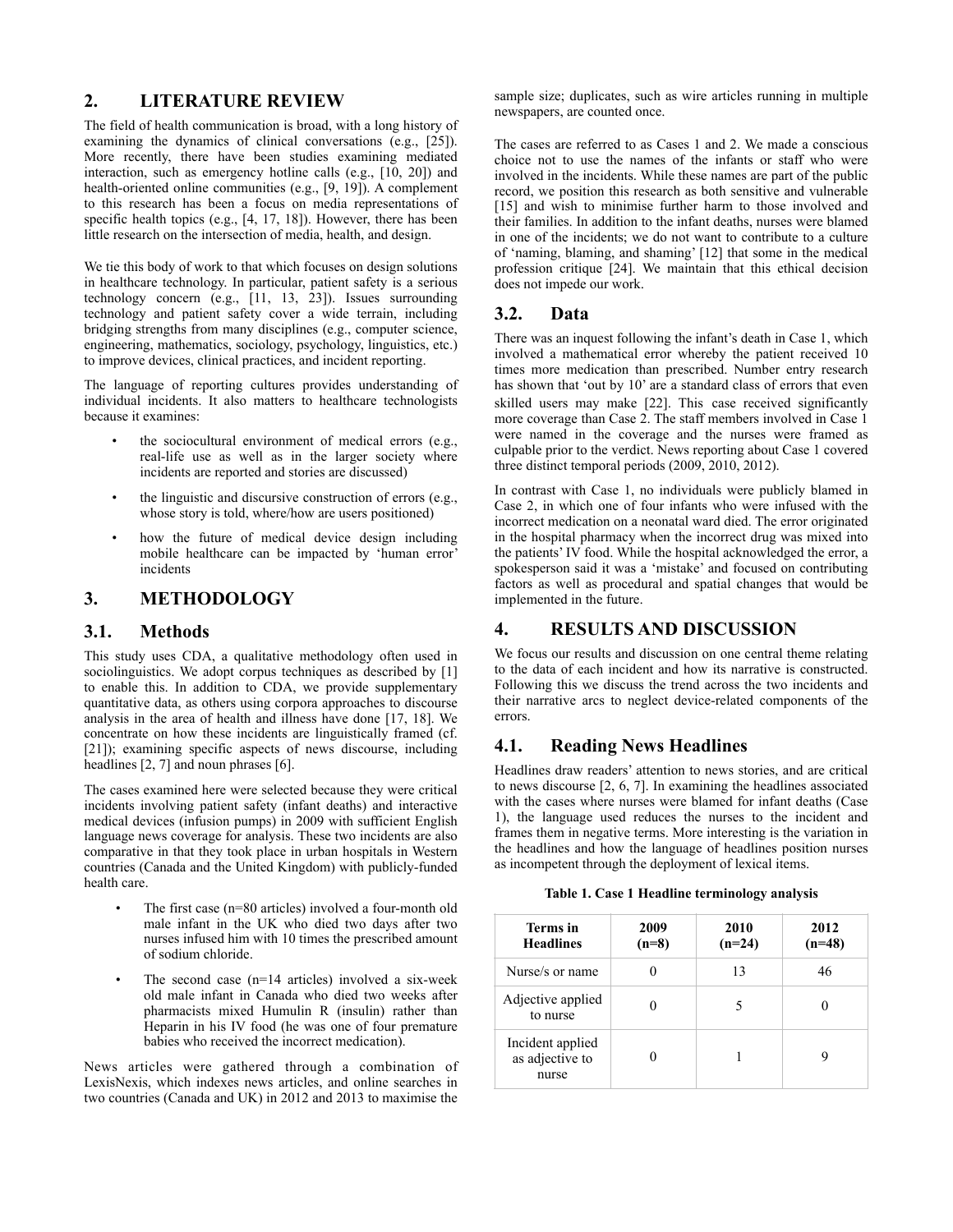Although two nurses were involved in the error, most headlines (n=52) used the term 'nurse' or referred to one nurse by name, with an additional seven headlines using the plural 'nurses' (total 59/80 headlines). Further analysis also shows a temporal element: none of the articles from 2009 mention the nurse/s involved; instead all articles (n=8) from that period focus on the patient. In 2010, the emphasis is evenly mixed with 24 articles, 13 of which have headlines referencing the nurses. However, in 2012, when the inquest into the death takes place, the headlines skew towards emphasising one nurse (45/48 headlines; an additional headline uses 'nurses'). Thus, there is a notable change over the news cycle of the story: while the subject of headlines immediately after the incident is the patient, in the two subsequent news cycles it is the nurse/s.

In the second reporting period (2010) there is also a discursive element of blame that occurs in some of the headlines that refer to the nurse/s. The use of adjectives works to frame the nurses as meriting blame. The five headlines that use adjectives to modify the nurse/s are all negative (lazy (n=2), distracted, bungling, and sickest). The adjectival use terms such as 'bungling' or 'lazy' when preceding the term 'nurse' frame her as culpable for the error and challenge notions of her competency and work ethic. The use of the term 'sickest' in a headline frames the nurse in an exclusive category: first it is an absolute and second it implies that the error was purposeful rather than a mistake. Additionally, the focus on 'lazy', whilst not as dramatic, is a negative linguistic framing tool: it eliminates other possibilities that may have led to the error. Mathematical errors can occur for many reasons, individual and systemic, yet this immolates those options.

Other headlines reduce the nurse to the incident itself (e.g., 'saline baby death nurse', 'fatal blunder nurse' and 'salt-death nurse'). Although there was one of these found in 2010, as Table 1 indicates, the bulk of these (n=9) were in the final reporting period (2012). In these examples, the death comes before the nurse, limiting her to it. The reduction of identity to the incident frames the nurse one-dimensionally as a 'salt-death nurse'. By using the incident to modify the noun, the nurse is reduced to the incident and, through the lack of person-first language, becomes defined by it.

## **4.2. System-wide Responsibility in the News**

In Case 2 system-wide responsibility was narrativised in the telling of the incident, and received far less news coverage than Case 1. In more than half  $(n=8)$  of the articles there was discussion of multiple spatial, ergonomic, and non-technical human factors that the hospital resolved to address in the future. Various other factors may also have contributed to Case 2 receiving less media attention: press culture and regulation differences within Canada affect what details can be reported and when [26]; and the decision not to publicly name any of the staff involved, resulted in a news story that did not have a 'villain' to anchor the narrative against a 'helpless victim', a pattern that can be found in news stories and other narrative forms, including folktales [5]. However, by immediately acknowledging systemwide factors and releasing a plan of how to avoid future errors of this kind, the hospital thereby engaged in 'image repair discourse' [3].

The hospital's public relations approach included addressing systemic factors that were not tied to individual behaviours (e.g., interruptions) but to space, staffing targets, and labeling practices. Action points included increasing the size of the hospital pharmacy and the number of pharmacists on staff; implementing safety checks, (e.g., having a second member of staff doublecheck medication); relabeling Humulin R to its generic name

"insulin" in order to avoid potential confusion with similarly named drugs, such as Heparin; and storing insulin in a separate part of the pharmacy, away from other drugs, including Heparin. Of these action points the last two are specific to the incident – changing how the drug is referred to and where it is stored – and will only prevent a like error from occurring in the future (i.e., an error involving insulin). So although these action points appear to broach system-wide issues that may have contributed to the error they do little in preventing other drug or medical device errors with similar causes. However, by addressing these concerns, the organization took control of the narrative, altering the story itself rather than the way it was framed and moved the focus away from individuals. What is critical is that regardless of the potential efficacy of these actionables with respect to patient safety, they are part of a narrative of 'taking responsibility' and allow the hospital to re-position the narrative. The hospital's own telling (through their spokesperson) of the incident and their proposed actions take the focus from the error and patient death and move it onto their response to the error.

## **4.3. 'It's all about people'**

Donald Norman succinctly described good HCI as 'all about people' [16]. While people are critical in design processes, our analysis illustrates that devices and design are absent in this coverage. The errors in both cases were described as medication based: a 'medication error' and 'medication mix-up', respectively. In the total sample  $(n=94)$  there was no discussion of the devices used, how the devices may have contributed to the errors, or how better design could have prevented errors. In sum, devices were rendered invisible: organisations and the media did not discuss the possibility that design and devices could be improved. The narratives expressed in the public domain were about people, who were constructed as victims and/or villains. This emphasis is different from what Norman and others have called for; the argument for design to be people-centred requires taking situated contexts and actual practices into account and embedding that knowledge into design from the earliest stages. A significant portion of the articles (n=39) mentioned factors that contributed to the error (e.g., interruptions, physical space, labeling, double checking) that good design can broach; of those, 28 of the articles pertained to Case 1 (n=80) and focused on interruptions and the remaining 11 were from the Case 2 sample (n=14), which covered a wider range of systemic factors. A small number of those articles also discussed changes in guidance that resulted from the errors (n=3 for Case 1, n=8 for Case 2), but again the focus was on what staff members could do differently or how the workspace could be re-organised. These media case studies illustrate a lack of discourse regarding better design or the possibilities of design: in public and work life technology and design are conceptualised as fixed rather than iterative.

# **5. LIMITATIONS**

As this study consists of a CDA of two historic case studies and relies on the information in our corpus, we do not have detailed information about the specific device models used; however, through CDA, rich insights are garnered and issues surrounding error interpretation are highlighted that could be of particular relevance for the development of healthcare technology including mobile and remote healthcare application design. This paper offers a theoretical viewpoint that can enhance the understanding of error interpretation in health technologies and inform design protocols that encourage post-implementation, in situ evaluation and monitoring.